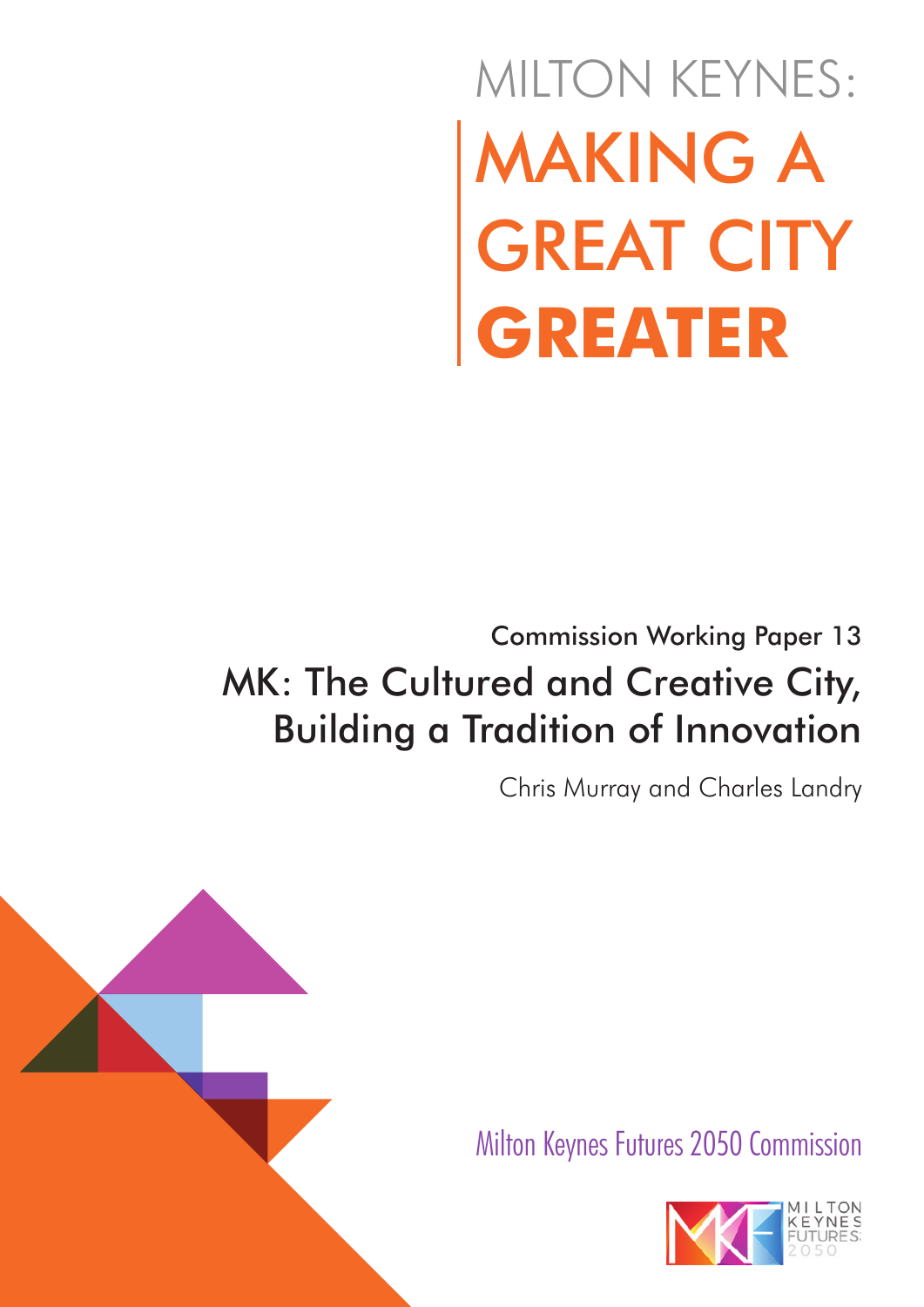### MK: The Cultured and Creative City, Building a Tradition of Innovation

#### A Discussion Paper on Harnessing the Culture, Character and Identity of Milton Keynes

"As a complete new city, MK made its own rules. This gives it a tradition of innovation and a character of clarity and single minded vision…" Thomas Heatherwick, 2001

#### **Contents**

- Introduction and summary
- International cultural trends
- MK Culture: strengths and weaknesses
- The headline Issues
- Two things MK should not do
- The MK City Personality Test
- Outline Test Results
- What people told us in interviews and workshops
- Key attributes cities have used to succeed
- Examples: Cities MK Might Look At
- Broad examples of themes and content for future activity
- Financing the Future
- Conclusions and Next steps
- Annex: Strengths and weaknesses: results from the MK City Personality Test

#### 1. Introduction and summary

- 1.1. MK is at a critical moment of cultural transition. It is moving from adolescence to adulthood, but risks embalming itself through fear of change, swopping a spirit of innovation for one of convention. This is happening whilst cultural production and consumption is itself changing radically, partly through globalisation and digitisation. Increasingly, local culture, identity and quality of life are globally decisive success factors for cities in attracting and retaining talent and business. MK's future depends on its people and a culture of experimentation and creativity, its wider cultural offer. It will take time to unfold in its fullness but a paced and purposeful approach can begin to set a new trajectory in motion.
- 1.2. This paper is a first step in describing how the culture, character and identity of MK can be developed and harnessed to deliver its preferred 2050 Futures vision. Describing broad themes the paper uses examples but does not jump to concrete conclusions. Rather it points toward a number of routes that might achieve similar aims. It does not represent a comprehensive cultural audit of MK, but is based on desk research, interviews, surveying and public engagement workshops with MK residents, the latter containing a first for MK, the 'City Personality Test'. It takes as read that existing organisations will be supported and MK wants a strong cultural offer, looking at what MK might additionally do in the run up to MK's 50<sup>th</sup> and beyond.

#### 2. International cultural trends

- 2.1. Global city to city competition for highly skilled and mobile knowledge workers and wealth producers will intensify. Locational decisions are strongly influenced by the character, identity and culture of places. Openness, tolerance and a vibrant cultural offer are key determinants of success.
- 2.2. The need for inter-cultural understanding and cooperation will increase. Culture, in its broadest sense, is the platform on which that will stand or fall.
- 2.3. Changing work patterns may create more leisure time, and even if they do not, the rising desire for lifework balance will drive cultural engagement, which is increasingly self-determined and bespoke.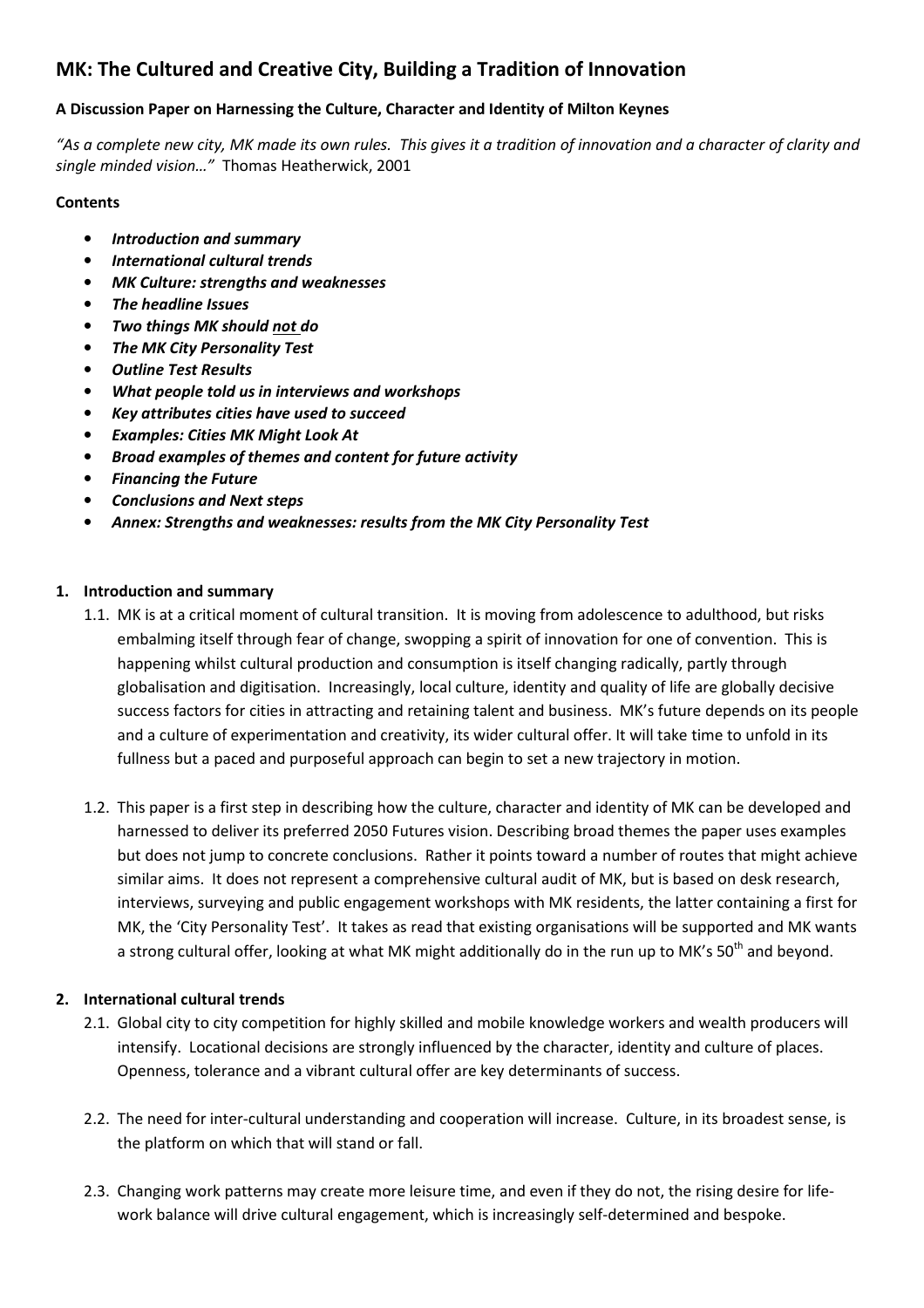- 2.4. A different relationship to consumerism may occur, due to economic fragility, resource scarcity and climate change, leading people to seek alternatives to traditional consumer choices, including new forms of cultural engagement.
- 2.5. Digitisation and globalisation will drive unpredictable shifts in culture. Instead of creating more homogeneous cultures as some originally thought, globalisation has driven a rise in cultural distinctiveness and the need to stand out from the crowd.
- 2.6. Greater democratic empowerment of cities and a rise in civil society and participation will drive the need for more collective cultural experiences. As our futures become ever more complex, a continued search for meaning and fulfilment will overlay some of these experiences.
- 2.7. The use of culture as an integrated tool within value chains rather than single experiences will grow, linking for example to health, well-being and jobs.
- 2.8. The line between forms of culture, audience, participant and artist will blur, particularly through new technology. Audiences and their needs will also shift as demographic changes like ageing take place.

#### 3. The MK Culture: strengths and weaknesses

- 3.1. Milton Keynes has done an amazing job of building a unique and strong identity for the city over the last 50 years. This was no accident. From the first its founders understood the importance of a strong cultural sector and offer, building this in to their plans, investing heavily and strategically in arts, sports, community development and participation, which has continued as a principle of the Council.
- 3.2. This culture now has a life of its own 'MK has its own kids now' as one resident put it and so the challenge ahead is different. The future culture of MK cannot be shaped in such a direct way, it must build on what is there. MK's evolving culture – which has distinct strengths and weaknesses - must therefore be understood before it can be properly supported.
- 3.3. MK's culture has evident strengths and assets. It is a uniquely created cultural artefact in its own right. Despite national challenges with public finances, it has a thriving cultural sector. The Stadium, MK Dons; Xscape; MK Symphony Orchestra; Bucks Dance; The Arts and Heritage Alliance; Arts Central; MK Arts Centre and its art workshops; Inter-ActionMK; Living Archive; the Theatre and MKGallery; The Stables; the Parks Trust and its landscapes; the Bowl; Westbury Studios; well-known local artists like Boyd and Evans. The international Festival and a tradition of smaller community celebrations. A diverse population, including an Islamic Arts, Heritage and Culture organisation. A growing informal culture including the fastest growing LGBT venue in the country.
- 3.4. MK has a rich heritage including thriving market towns and medieval villages. The area has been continually inhabited for more than 12,000 years and has a significant archaeological collection. Its heritage sector is vibrant and active, relying largely on volunteers, including: MK Museum; Bletchley Park; Bradwell Windmill; a large canal network; City Discovery Centre. There is a treasure chest of artefacts, activity and information.
- 3.5. MK has a high density of listed buildings, particularly grade 2, traditional orchards, country parks and heritage woodlands. Participation in the arts is high at 65% also in museums at 52%. Participation in parks and gardens is high at 44%, and volunteering in heritage and countryside is high. MK is a highly diverse city with 25% BME community (approx. 14% UK average). 109 languages are spoken, 10.6% of households have one person who's first language is not English (to state the obvious, not all members of BME communities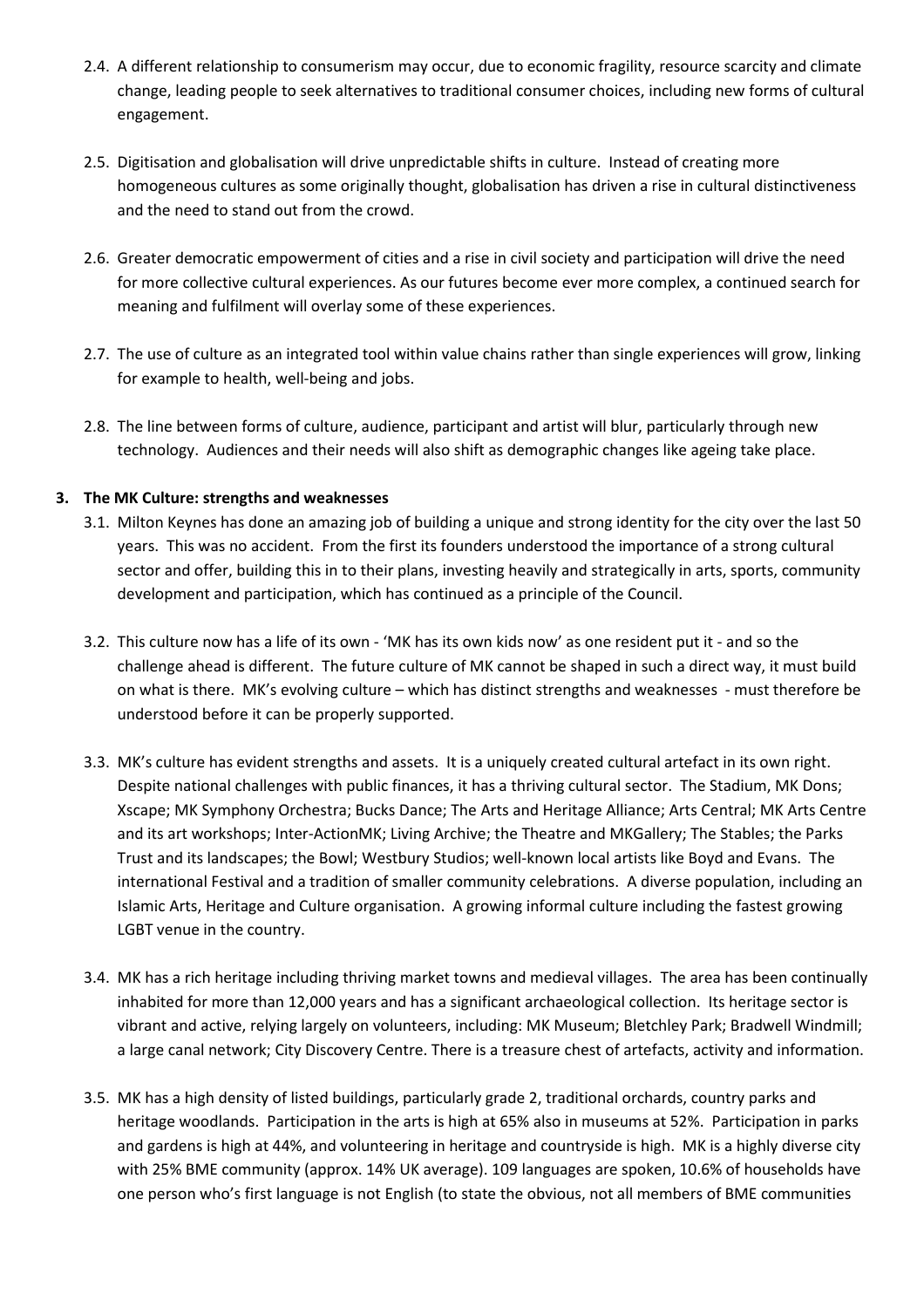are poor, and although they may face issues of integration, these figures require a more nuanced break down). The voluntary and third sector seen as a whole is very active.

- 3.6. MK has a lot to shout about and could shout louder. Any starting point for thinking about cultural development should be a celebration of what is already here, as it long as it doesn't stop there. To create a total cultural asset base like that of MK's would be almost unthinkable now. It represents incredible investment. But like any asset base, without continued investment it will deteriorate, and MK faces tough choices about where its future focus should be. The danger therefore is that lists like that above (which inevitably miss people out) are drawn up and promoted, everyone feels included, but the bigger shifts that MK might need to make then don't happen; effort becomes dispersed at a time when patterns of cultural consumption are themselves changing. MK needs to value its local assets, and develop them, audiences and tourism by bringing more talent in.
- 1.1. The future focus should include an understanding of the broader cultural challenges that MK must confront in order to succeed. For example, health and well-being figures for MK are not as good as other similar areas. There are relatively high levels of obesity, perhaps linked to the overwhelming car culture, which in itself can create isolation and social segregation. Differences in life expectancy between most and least deprived areas are significant, relatively high for the levels of deprivation in MK, which are themselves a challenging cultural feature.
- 1.2. Suicide rates are similar to the national average, but levels of mental ill-health overall are a challenge for MK. Depression is the most common mental health need amongst older people and the proportion of people with it rises with age, to as high as 40% for people aged 85 years. Older people have very high levels of alcohol use. 65% of all hospital admissions are for people over 65. The level of violent crime, including sexual offences, is higher than the national average. The area of high violent crime in the city centre is linked to the night time economy, and there are issues with levels of substance abuse across generations.
- 1.3. These issues, and others like educational attainment, are dealt with elsewhere in the Commission papers but are worth mention here, partly because they have a cultural dimension and partly because future cultural programmes can be mobilised to address them. Using culture as a tool to address these issues and embedding it into every aspect of the city and what it does will reap rewards (see the example of Tapiola below).

#### 2. The headline issues

- 2.1. Whatever growth option MK chooses, the nature and perception of its character, identity and culture will be a key determinant of how successful it is, notably in its ability to attract skilled workers and investment in order to compete economically. Ill-informed perceptions of MK need to be reversed.
- 2.2. MK is at a critical moment of transition. It is moving from adolescence to adulthood, but risks embalming itself through fear of change, swopping a spirit of innovation for one of convention, from pioneer to band wagon-jumper. It is precisely because it has been so successful that this anxiety is exceptionally heightened in MK, particularly in relation to the built fabric of the city and its low density. As one workshop participant put it "nowhere else I've ever been goes' on about 'the way we did things in past' so much!"
- 2.3. But the city shows every sign it can recapture the pioneering DNA of its origins to powerfully address present and future challenges. MK was a model for the future, and still can be if it can reinterpret and set out its values for a new age; few other cities have such a close connection to their origin.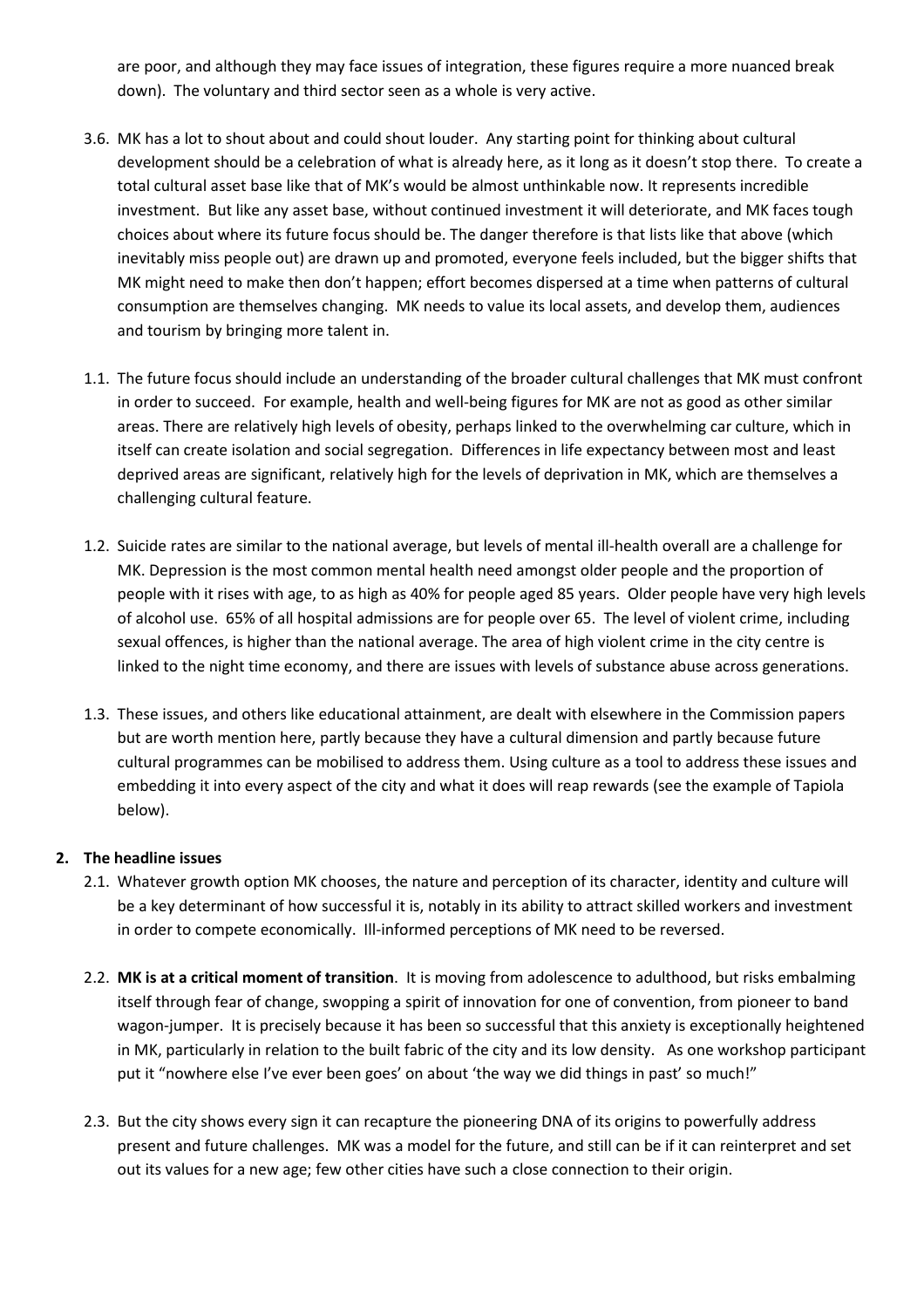- 2.4. MK can appear fragmented: its systems, leadership across sectors, messages. The strategies, organisations and events for culture across MK have genuine strengths to build on, but can feel like they are pulled in too many directions, spreading not concentrating effort.
- 2.5. This can be addressed by thinking clearly in terms of a small number of big themes that are based on the distinctive nature of MK's culture, who MK is and wants to be, orchestrating effort toward common goals.
- 2.6. A new university is critically important for MK and in relation to establishing this, MK should also think of bespoke Centres of Excellence not 'one size fits all' institutions. Cities that do this – whether inside a university or in some related institution - tend to transition well. We suggest some possible themes distinct to MK, but the important thing is relating this to the traditions and culture of MK, not other places, using activity to herald the arrival of a university, to lay the ground work.
- 2.7. Perception of MK internally is exceptionally good. Externally it can be poor, and the connection between its New Town area, its medieval villages and market towns. Although we have seen no evidence that this has yet had an impact on investment, it cannot be assumed that it will never have an impact and should be addressed. Large transformational programmes based on clear "whole city" themes that work across sectors will do more for issues like tourism perception and investor promotion for MK than approaches that see these as separate issues each needing a strategy. The Stadium and MK Dons are examples of what can happen. The Bowl also in its day, although this now feels like an under-utilised asset.
- 2.8. Design quality is critical to the expansion of the city, and should be considered as a golden thread of future development in everything from housing to bus stops, creating excellence in the everyday. This was clearly a founding principle of MK, for example in the Redways, Shopping Centre, its Boulevards and Port Cache, but that has not always been followed through.
- 2.9. Generally, people feel that MK is a great place to live and meets their needs (dependant on economic circumstances), but they are concerned about levels of deprivation and future well-being; some of the health and crime statistics back this up. MK could aim to become a 'well-being capital', for example through a radical programme of culture for health, using the latest ideas and evidence to make sure peoples emotional as well as physical needs are met as the city grows. The physical urban fabric and layout of MK lends itself to it being the platform for this approach. These activities should be visible in the public realm, which is where ideas like the 'boulevard sprint' using the city for a different approach to sports might come in.
- 2.10. The above could be achieved by creating value chains rather than isolated projects, connecting disengaged communities to training, start up and employment, supporting health and learning needs and embedding these in MK's cultural programmes. MK Arts for Health began with this principle and many other local organisations already work in this way: Inter-actionMK; MK Arts Centre.
- 2.11. Proximity to London is both a strength and a weakness. Culturally, MK has been too reliant on London and although progress has been made, needs to do more to differentiate and celebrate its cultural offer.
- 2.12. With this in mind, do everything you can to get the  $50<sup>th</sup>$  birthday celebration right. This is your chance to demonstrate what MK can do to the world, and is a precursor to any bid for Capital of Culture, and therefore must build a stronger visitor economy, which will be an important component of a bid.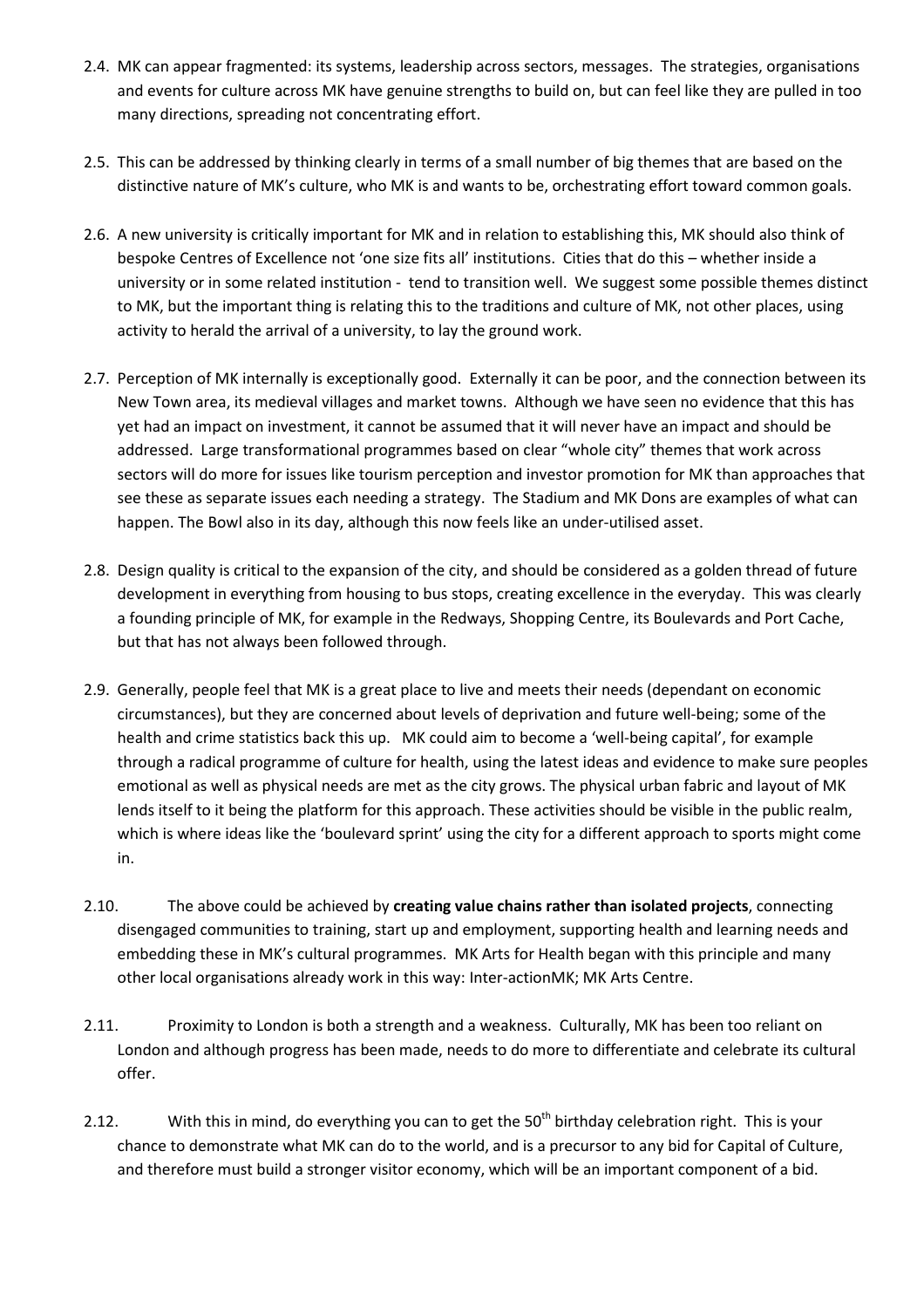- 2.13. The Birthday celebration and bid should exploit MK's unique cultural strength: that it is a 'created cultural artefact' in its own right. Be aware though that even world class programming of cultural events is different to articulating an overarching narrative distinct to MK. Cities with the best events get that right first.
- 2.14. The twin principles of 'Tradition' and 'Innovation' may begin to shape that narrative. MK might ask of future strategy: 'on what local tradition or strength does that build, how is it innovative?' Is it the MK way of doing things? Or put another way 'what is the innovative manifestation of a given tradition?'
- 2.15. MK has a strong culture of participation, rooted in community development, but also in business engagement. Innovating on this tradition, MK could seek to harness the energies of a broader constituency of supporters, locally, nationally and internationally, (including through digital media) to create not just a stronger culture of ownership and shared leadership for its future, but also draw in resources and capacity for its cultural programmes. MK has a tradition of innovative financing - the Parks Trust, the MK Tariff - that can be reinvented to support this. MK could lead the way to a new model for financing culture.

#### 3. Two things MK should not do

- 3.1. Do not throw money at promotional campaigns that look defensive or inauthentic. MK has challenges in the way it is perceived and can lack confidence in the face of criticism, but should be bigger than its critics. The last thing we feel you need right now is a big branding exercise. Decide on bold programmes and themes and let these speak for the city. Publicity and authentic branding will follow.
- 3.2. Don't do anything that feels imported, grafted or stuck on. Instead build a culture of innovation within the city upon its already strong cultural assets and networks, but also explore your weaknesses creatively, which may lead to surprising and positive results.

#### 4. The Milton Keynes Personality Test

- 4.1. Prior to two workshops that we ran with about 30 MK residents, we asked them each to take a 'personality test' for the city. This is based on a well-known test called 'Myers Briggs'. We rewrote each question from a person to a city. For example: 'I like social occasions where I dress up, particularly fancy dress' became 'MK is a city that likes festivals, carnivals, and gets dressed up for big events'.
- 4.2. People used the questions to send us their online results. We then assembled a 'personality type' for MK by compiling different traits, weighting them according to the numbers of personalities that were the same. For example, more people thought MK had a 'Campaigner' personality, so we used more of that.
- 4.3. The test is not pretending to be scientific, or anything other than a different way into a conversation about a place. But the results were interesting. Almost half the results said MK was either a Campaigner or Protagonist, two similar personalities, when we had expected a more even spread.
- 4.4. People in the workshops reacted positively to the result when it was read out, and it was a great way to start a dialogue about how MK looks, feels and is perceived. They wanted it to be put online. The overall result is as follows. Just to underline, we are not saying this is MK; this is what the results told us.

#### 4.5. Headline test results

MK is a unique and free spirited place, with a charm all of its own that makes it stand out from the crowd. It has a lot of emotional as well as intellectual energy which it uses to search for its place in the world, and has an underlying sense of spirituality.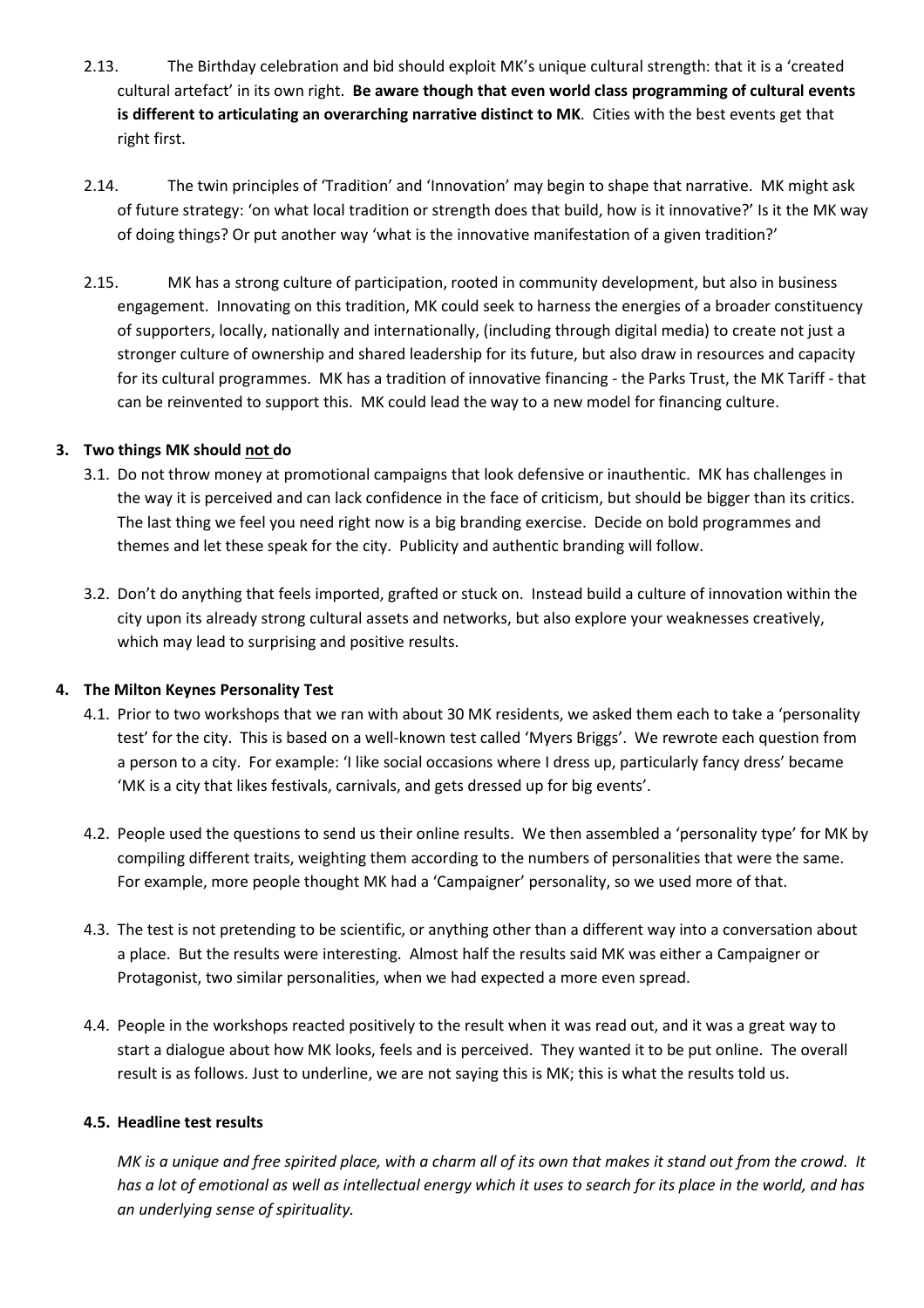MK is a particularly passionate city with a strong sense of its own authenticity, that it represents 'an idea bigger than itself' and tries to fulfill this in an altruistic way. It is not afraid to speak its mind and is always genuine in what it says. It believes in helping build a brighter future for the many, is a place of imagination, of families, and sees its residents also as a family.

MK believes in the need for volunteering and community and charitable support, as well as education and lifelong learning. It can tend to underplay its strengths, which has the effect of knocking its confidence when they are not noticed. It can be perfectionist, with a tendency to procrastination, but you can rely on MK to get things done in the end.

MK is guided by its principles, sometimes at the expense of logic. It has a high regard for a sense of aesthetics and beauty. It is a highly idealistic place to live. Yet it also has a colder, rational side, able to project its leadership and take charge of a situation, although this can make it appear a bit unemotional to people that do not know the place.

MK has a strong sense of fun and entertainment value. It's a city with a big personality, and although it is a sensitive place, it's not afraid to 'strut its stuff' in front of others, and has a sense of pride in itself.

#### 5. What people told us in interviews and workshops

- 5.1. We recognise MK from the personality test, but it needs to be explored through other eyes, e.g. young people and those doing less well.
- 5.2. There is part of MK that does not feel well cared for or looked after properly. Some of its qualities and founding principles are no longer visible.
- 5.3. MK's principles are progressive, only now coming into their own. But the pioneering dynamic has collapsed in on itself and become conservative - 'pioneers become pickled' with founding fathers and mothers still looking on, fear of ruining the good becoming the enemy of excellence.
- 5.4. MK is in danger of becoming staid, needs to rekindle its original spirit. A popular rave venue is now an IKEA. That seems symbolic.
- 5.5. Leadership is inconsistent and not embedded or networked across governance, business or community. A bigger vision has to be shared. We could reimagine our democratic process through social media.
- 5.6. The story of MK is complex, it is not just one place. MK has a better reputation overseas than it does in the UK. People don't know what we've got, like two thirds rural and a strong artists community.
- 5.7. Housing and density is a strength and weakness. There's some great stuff and some bad stuff, and prices are sky-rocketing. But we can't just knock people's houses down and have to respect the identity of estates. Bus regulation (or other public transport solutions) are needed.
- 5.8. Proximity to London is a strength and weakness. MK has become too culturally reliant on London existing in its vortex and must differentiate, not replicate. We have our own, job-driven economy now.
- 5.9. MK doesn't feel spontaneous. There's a corporate city perception and people do not know it is more multilayered and not just modern. We would like to see more pop-ups and independent traders, somewhere with a Bohemian feel.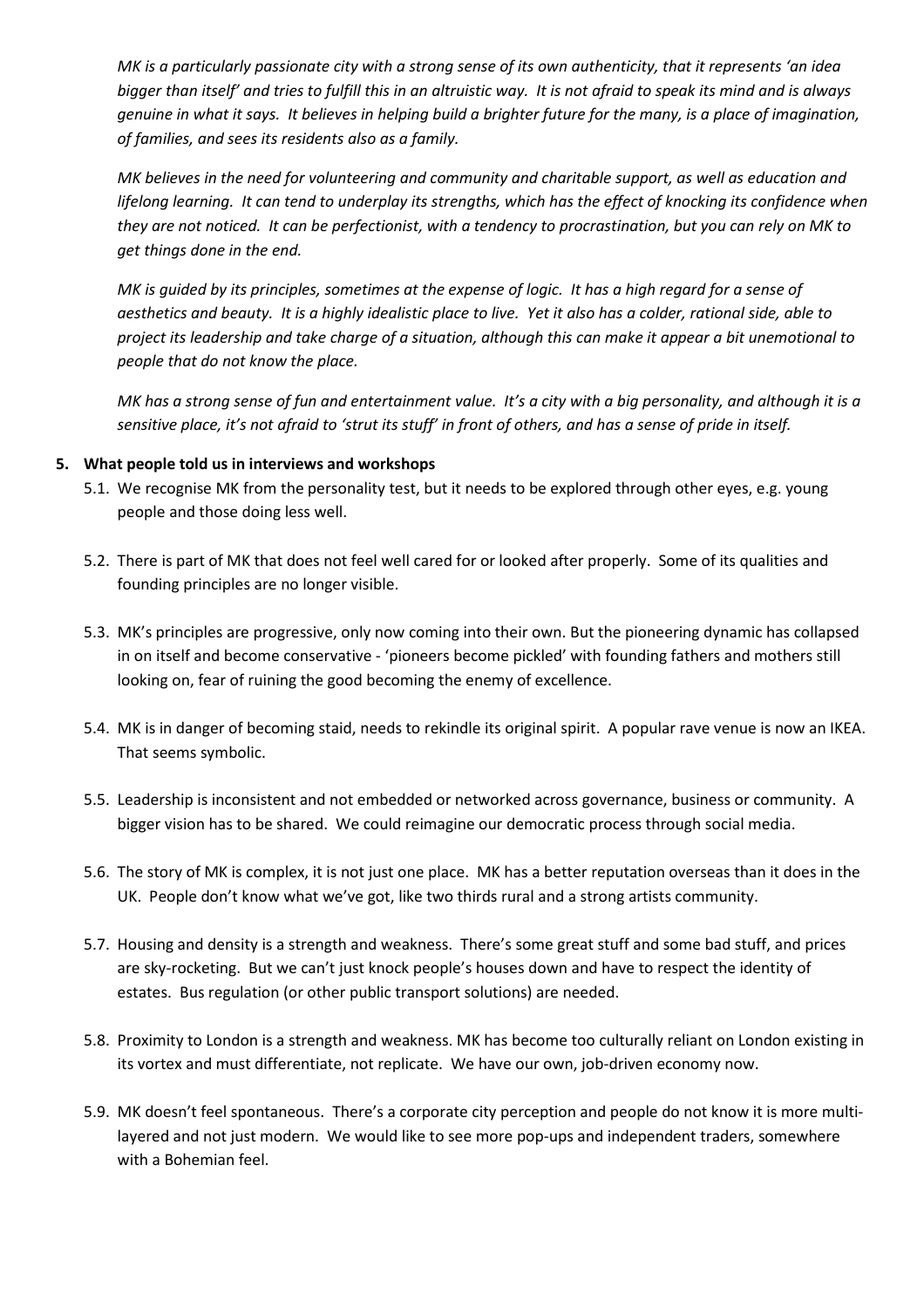- 5.10. There's a big problem with deprivation. The centre is surrounded by a box of deprivation. We don't make enough of our diversity, 25% BME communities. But they are not so segregated here, and not all are poor.
- 5.11. Nowhere else I've ever been goes' on about 'the way we did things in past' so much. The city now has its own kids and they have to be empowered. City meets needs of middle class, but not always others.
- 5.12. People feel satisfied (98% in some surveys), but can become complacent. MK needs a 'try and test' approach within an experimental culture. Not afraid to fail. Be much more subversive. World has moved on, we haven't moved with it.
- 5.13. Got it almost right, but need a different approach now. Things feel fragmented and short term. But MK has a strong culture of participation, volunteering and democracy. It is fully Parished.
- 5.14. Physical fabric offers opportunities, emptiness can be filled in a rich way. Adaptiveness e.g. for disability is built in. It's a very flexible place and can feel seamless in the way it operates physically.

#### 6. Key attributes cities have used to succeed

- 6.1. Below we briefly set out some principles MK should think about in relation to developing its identity, character and culture. We go on to use examples of other cities we think are relevant to the circumstances of MK, and that it should consider investigating further. We can offer contacts.
- 6.2. Start the next phase of the city's growth not with big projects, buildings or even ideas, but with your values, based on those that founded you. Agree these, set them out and be guided by them.
- 6.3. Trust your youth; MK has a real strength in this respect.
- 6.4. Recognise the global shifts that are going to really matter for MK and plan to take action, whether that's climate change, shifts in culture, technology or entertainment and leisure.
- 6.5. Communicate with simplicity. Be authentic. Iconic projects can follow later. Go with the grain of local culture as it is evolving in MK, express passion and love for the city, seeing it as an emotional not a management project.
- 6.6. Attributes that made MK succeed in the past may make it fail in the future, so building on strengths is not enough. Understanding the cultural weaknesses of MK in more detail is important.
- 6.7. Be honest as a city and overcome the power of denial about your own circumstances and weaknesses. Engage with criticism and listen to all your constituencies. Only then can you work together to address challenges.
- 6.8. Strong and charismatic leadership can get a place so far, but a more dispersed, shared and networked leadership across sectors, institutions and layers of the city will get you a lot further.
- 6.9. Challenge the accepted wisdom. Reassess tried and tested methods including your own for the new context.
- 6.10. Identify meaningful catalysts for change and orchestrate assets and resources in their pursuit.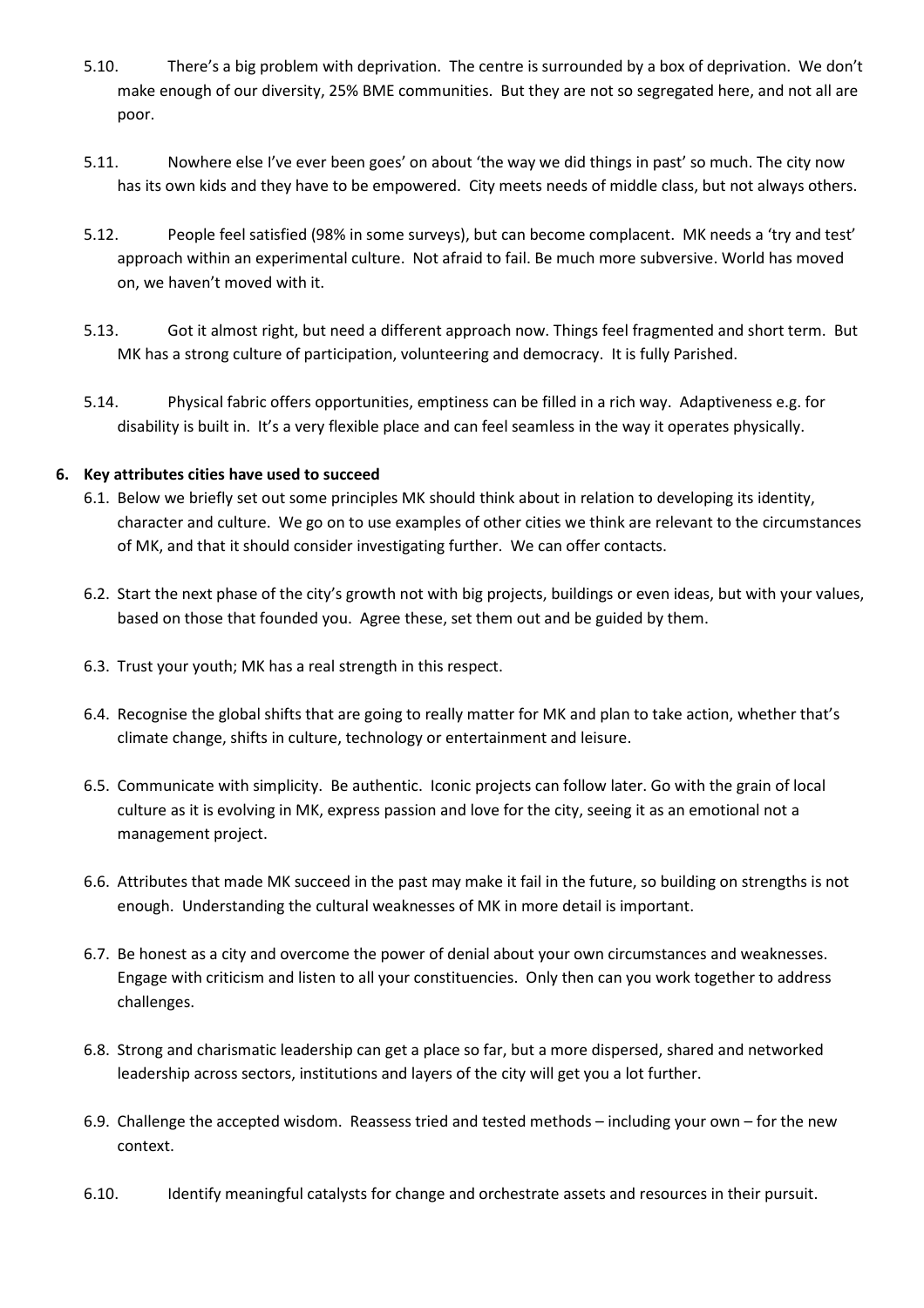#### 6.11. Create a strong evidence base for where you are now and what you want to do.

#### 7. Examples: Cities MK might look at

Rotterdam. Has an international architectural festival that started small. They temporarily remove planning restrictions (as long as buildings are safe). The Rotterdam market place, a really iconic and popular building, is one result of years of building up an appetite for great architecture in the city.

Bilbao. The city went with the grain of local culture, but also sought out the best internationally, - connecting with Philadelphia, Germany, others – treated skilled people generously, gave them an honorarium to come and live there. When the Guggenheim appeared, Bilbao was ready to make that leap without hesitation. It was a culmination not a beginning. Their slogan was 'be international as a minimum, world class as the norm'. The result is that the high quality of design imbues the city from the airport, to the metro, the street systems and the strategic use of globally renowned architects.

Eindhoven. It was seen as just another 'corporate city' run by Phillips, but went on to invent the notion of the Triple and Quadruple Helix innovation processes and 'Brainport' an innovative high tech region. Eindhoven has reinvented itself as a major knowledge intensive city. Light innovations continue to drive the city's economy and they have utilised culture as part of this in a light festival called 'Glow'. Everything they do in that festival is relevant to who they are. Daan Roosegard, for instance a light artist, has used sensorized light systems for way finding where roundabouts and pathways become cultural objects. Per capita this is the most innovative city in the world.

Mannheim This is the city, where Carl Benz invented the car and it lies in a wider agglomeration that includes Heidelberg the 'romantic capital' of Germany. Largely industrial the city became type-cast and limited, with large pockets of unseen deprivation. Mannheim 10 years ago identified its strength in all forms of contemporary music from jazz to pop and techno. The US army presence has helped develop this tradition. They created a Pop Academy, the first in Europe with university accreditation. It is run by a drummer and the ex-head of Sony Germany and unsurprisingly the arts/business connection means the vast majority of graduates immediately get jobs. It was deliberately located in a very deprived part of town Jungbusch which has completely regenerated itself including also a music enterprise park and a series of incubator buildings adjacent to student housing. It used its assets to create a continuous and virtuous value chain from community engagement, to education, to start-ups and employment. Mannheim's strong reputation for music made it possible for them to become a UNESCO City of Music within its Creative Cities Network. Mannheim, whilst still suffering from outdated images has a strong positive reputation amongst the young in Germany.

Separately in order to better its image the city is trying to attract high level expertise and talent to live in the city rather than to move to nearby Heidelberg, Mannheim is using the vacated US army barracks to build very high quality housing in the hope of attracting more company directors and knowledge workers.

Antwerp. Now a global fashion capital, this success was founded on the creation of Polimoda, a fashion school within the Fine Arts Academy 50 years ago, which Linda Loppa, an extremely talented CEO was appointed to run. This built on an established garment making and trading industry. After a few years of building an elite world class institution, the 'Antwerp 6' took London by storm. One of them was Dries van Noten. Polimoda takes on small numbers of elite students and aims to be best in class, but its success cascades across the city's economy and reputation. Anne de Demeulemeester one of the six and still based in the city employs 600 people directly and indirectly. Linked to the school a whole series of connected institutions have been created, such as the Flemish Fashion Institute.

Adelaide. Created as a 'model city' in the 1840's by free settlers Adelaide is a good example for MK to assess how a 'model city' grows older. The city was regarded as dull but good to bring up a family, the city had little for young people. It leaked talent and was on a downward spiral. It developed a high quality Fringe Festival in the 1960s which began to reverse this reputation, largely based on performance art and linked to local institutions. It is now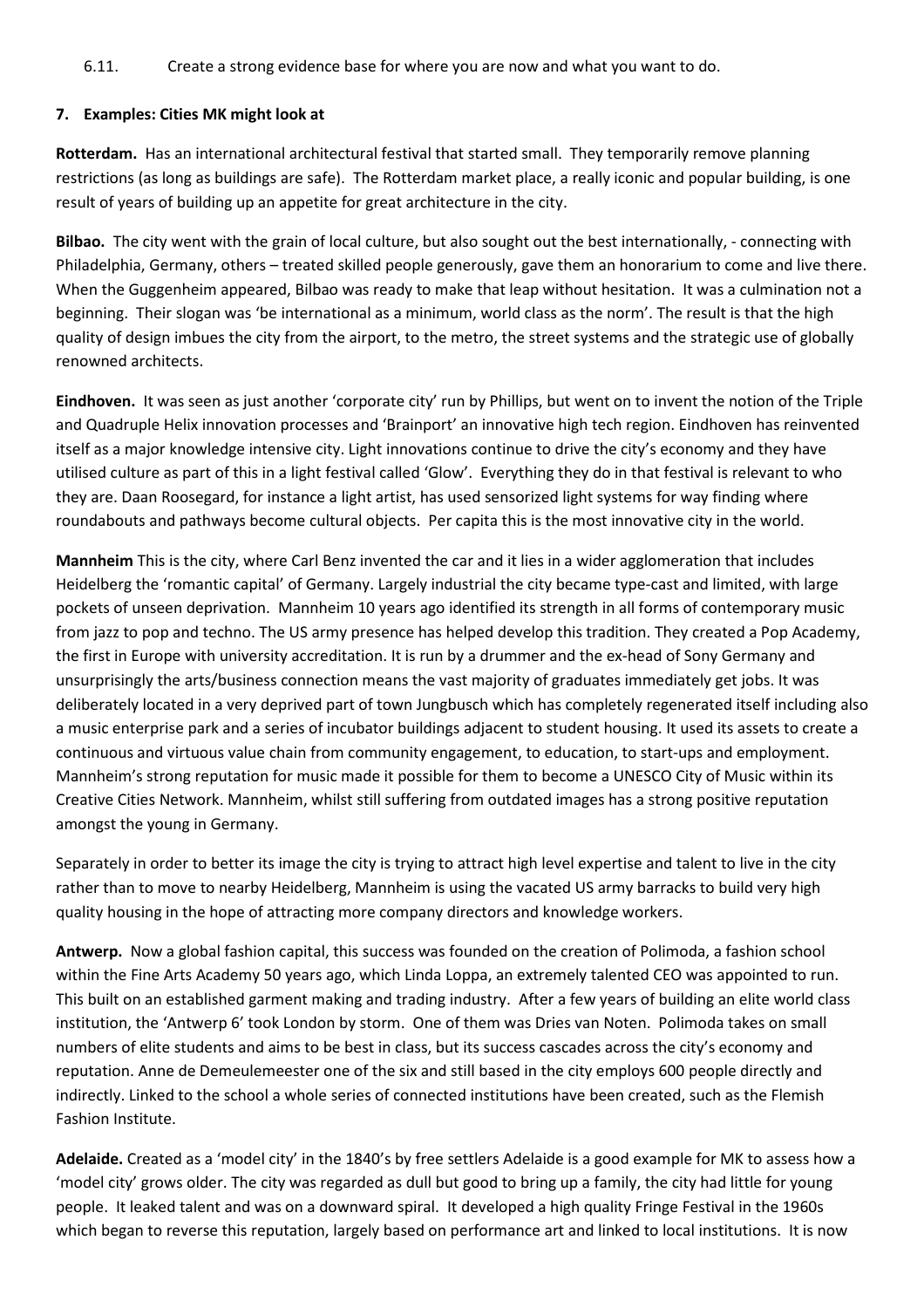one of the premier festivals in the world and has attracted a string of other large festivals such as Womadelaide. Adelaide also had run down estates for artists to colonise, with some support, similar to the way in which Brit Art developed in Deptford around Goldsmiths College. It has built on its artistic strengths who have begun to trigger a start-up economy in the city based on the cultural industries.

Tapiola is a major part of Espoo and part of the Greater Helsinki agglomeration. This Finnish post-war model new town has experienced similar growing pains to MK in that as Espoo grew Tapiola has begun to show its age. The major advantage is that Espoo has good universities and highly developed new economy driven start-up culture fed by Aalto University, which is largely based there. This is unique in that merged the arts and design university with the technical one and social and business university. The major policy of the city is to embed a culturally driven perspective into everything it does. This is anchored around its 'garden of innovation' concept that connects the arts, technology and business. Espoo has now established itself as an important and vibrant city through a culturally-led programme, including the Espoo Cultural Centre, library and a contemporary gallery linked to a University campus. It also has a particular focus on the links between the urban and nature, and was founded on the principles of Ebenezer Howard. There are many parallels with MK.

Shenzhen adjacent to Hong Kong is the city that exploded from a village to a 13million-person city in 35 years. It was able to become a UNESCO Creative City of Design since it was able to project itself as a newly designed vast artefact. This is something MK could emulate. The concept of modern Chinese design was invented here, linked to a thriving film and digital sector. Within the UNESCO network there are now 15 other design cities including Montreal, Helsinki, Dundee, St. Etienne and they all offer lessons for MK in seeking to do something similar, and links – if not already present – might be built with this city in preparation for a bid.

#### 8. MK: The Cultured and Creative City

- 8.1. City to city competition is increasing and those that win will have a vibrant cultural base, be perceived as open, tolerant and creative places to be. MK is not always seen as culturally vibrant by outsiders, has an increasingly diverse community that can feel excluded, alongside rising deprivation. Sometimes people feel MK lacks spontaneity and that its cultural offer is fragmented.
- 8.2. The city can meet these challenges and reposition itself by leveraging its cultural assets, people and creativity as a tool for success, building a distinctive new offer, based on what is already here but going much further, recapturing its spirit of invention for a new age: MK The Cultured and Creative City, relevant to residents, a destination of choice and an international cultural hub.
- 8.3. This project will harness the creative energy and motivation of MK's biggest assets, its people, to ensure that by 2050 MK has the vibrant cultural scene and world-class amenities to match their aspirations. It will lead the field in using culture as a tool to address issues of health, social cohesion and inclusive growth. MK will also develop new facilities, like a cultural quarter and cluster of sporting assets that become a magnet for talent, tourism and creative industry.
- 8.4. MK could become a leading member of the UNESCO Creative City Network by pioneering the application of creative processes not only to the arts, but to dealing with planning and policy, addressing urban challenges with its collective imagination. This will fundamentally change the image of MK without spending a penny on promotion, making it the place other cities look to for ideas and where the world finds inspiration. Taking the above into account, the following should be considered. We are not saying 'this is what MK should do'. We are saying 'this is the kind of thinking MK should do' as part of considering its Growth Scenarios. Different issues e.g. diversity, sustainability, technology; and strategies e.g. tourism, promotion, branding, can be built around any of these. The real priority is to take two or three big themes and shape them into a single compelling vision and authentic narrative that fits future growth.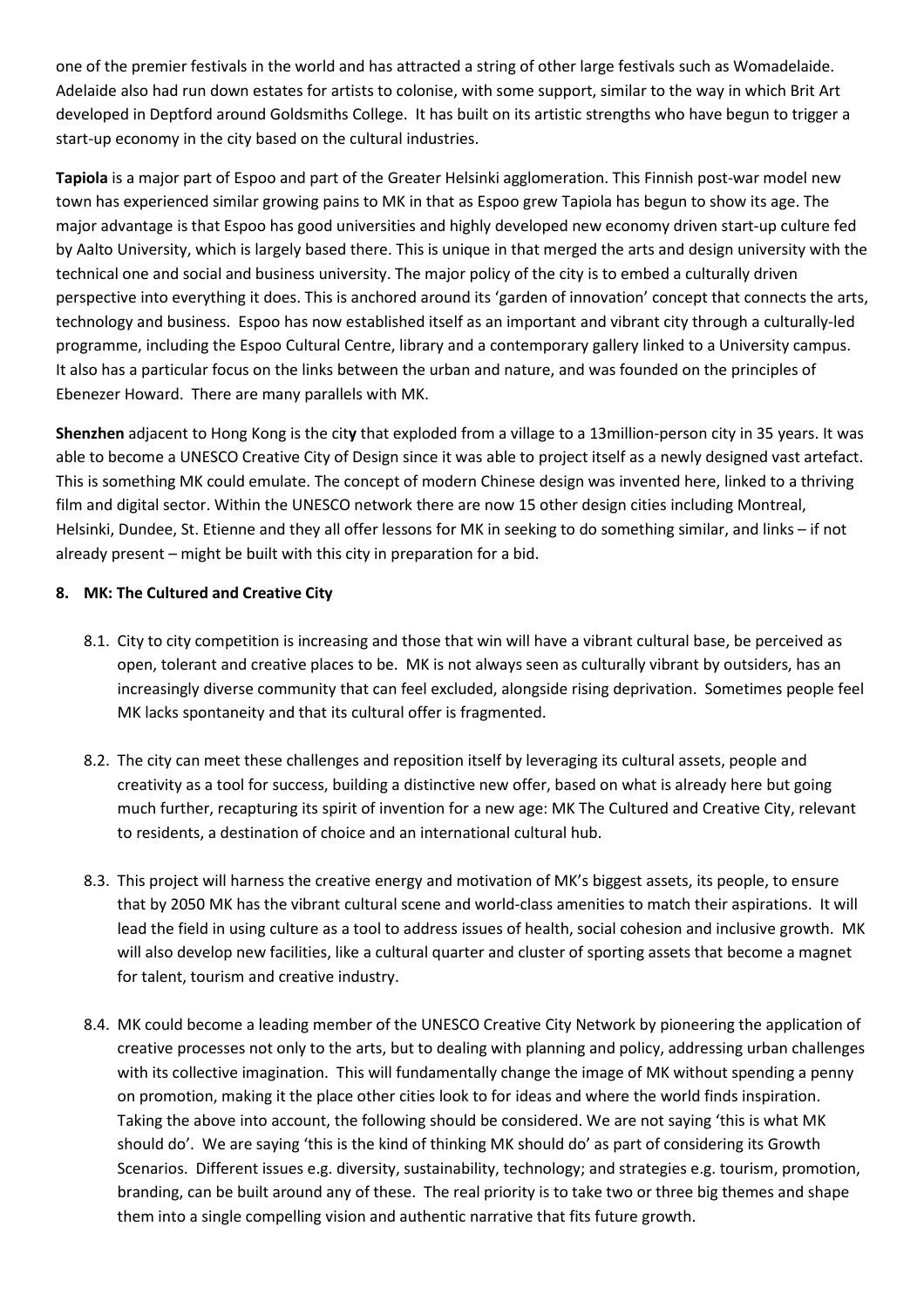- 8.5. An International Festival of Creative Urban Living should be held in MK addressing critical urban issues through culture and creativity. This will herald the establishment of an Urban Living Department at MK:IT which itself could aim to become a global centre for urban living with MK reclaiming its place as a bold urban pioneer, showcasing its reinvention, the unique way its urban form incorporates green space, writing excellence into everyday living.
- 8.6. This project captures a big global theme that is locally relevant. MK could be a world centre for understanding urbanity and urbanism at a critical moment as our species shifts from Homo Sapiens to 'Homo Urbanis'. Not just built forms, but also community, society and culture. A place that explores new ways of living through its very fabric as well as its cultural programmes. Think big but start small. The festival, a conference, an institution later. This work could become the engine that drives the future growth quality of the city, whilst positioning MK at the forefront of global urban thinking again.

"As human beings, we know much more about what makes for a good habitat for mountain gorillas or lions than we do about what it takes for Homo Sapiens to live well in their own cities." Jan Gehl, architect

- 8.7. This alone will not create the buzz that MK needs but it's a start, is authentic to the place, and design, arts, sports and heritage projects can flow from and connect with such a theme. Here are some examples.
- 8.8. A festival of urban green space, architecture and design curated by an international figure like Thomas Heatherwick, animating the parks and the city, creating temporary structures, housing, street furniture, pop-up independent retail outlets, bars, cafes. Designers like Shigeru Ban who uses sustainable materials in incredible ways, invite open competitions from the innovative Wikihouse partnership.
	- Capitalise on MK's sporting assets designating a 'grid square of sport', for example around the MK Bowl, to create critical mass, hosting an 'Urban Games', including digital gaming.
	- Arts, music and dance can all explore what living well in a city means and have distinct urban forms. Gilbert and George met the year MK was founded and love the place. Invite them back for their 50th and use it to leverage a world class programme with competitions for young artists.
	- Connect to MK's rich 12,000 year heritage placing it front and centre, with trails of artefacts around the city, using local and national heritage organisations to interpret and animate.
	- As well as attracting people and attention to MK each spoke of activity should aim to increase the quality of life for local people, improving health, inspiring young people, connecting to older people, helping residents to actively mix between cultures, communities and grid squares. 'Whole-life cultural value chains' rather than single projects. In doing so the city will make more of its exciting diversity, show its young people how valued they really are and engage its high levels of volunteering to help.
- 8.9. Centres of Excellence. We have mentioned one possibility around urbanism that can be heralded through the Festival of Urban Living and built firmly through a new university. But we think MK also needs another high profile centre of excellence drawn from some particular arts, sports or other cultural activity, which will create a sense of buzz and excitement. You should not jump to a conclusion, although some examples from other cities are included above. The choice depends on investigating local traditions more deeply, and deciding in which area the city is most able and willing to innovate. By the way it might not be a local tradition, but it could become one – traditions were invented sometime.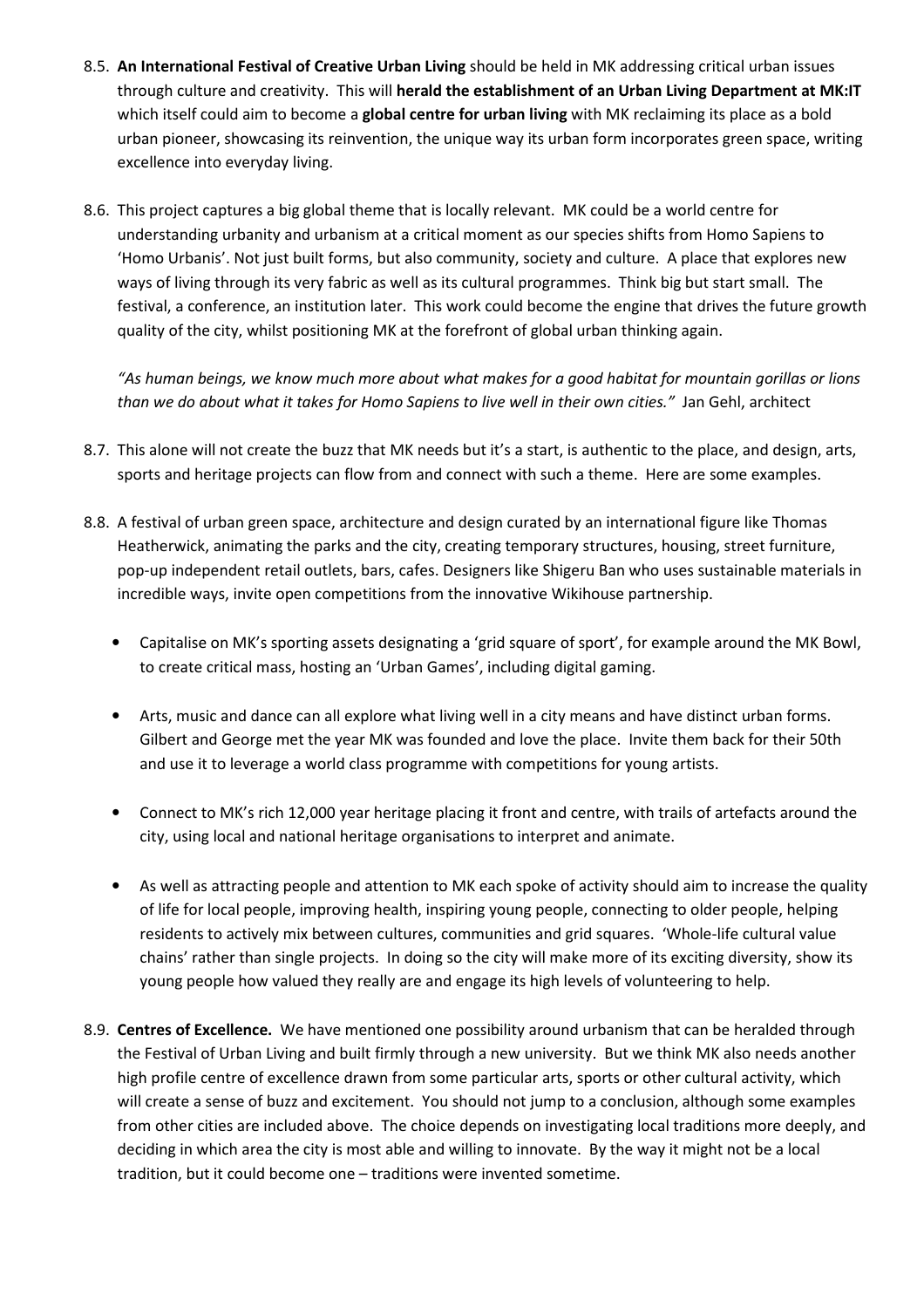- 8.10. MK's 50<sup>th</sup> Birthday. MK should pick a handful of ideas like one or two from the above list and use them for its 50<sup>th</sup>. We cannot stress enough the importance of getting the 50<sup>th</sup> right, and by that we mean doing something distinctive but authentic: tradition, innovation.
- 8.11. This will set the seal on MK's bid for Capital of Culture, or any other bid for that matter, e.g. UNESCO City of Design. It must be a convincing platform that provides examples of MK's fresh reinvention. In the eyes of others, this is your draft bid, and to be credible, the visitor economy will need to grow.
- 8.12. Programmed activity is important, and we know that MK can do things well. But the underpinning narrative is even more critical. Getting that right matters.
- 8.13. One rather detailed point is that Gilbert and George, whose exhibition opened the new MKGallery, met at art college the year that MK was founded. They love MK. Use that connection to build something big. 50 works of art for 50 years. One for each year of G&G's careers. 50 other artists. From 50 countries whose people live in MK. And so on.
- 8.14. Link whatever you do to the current and future needs of the city. Its health, levels of deprivation, economic opportunity, start-ups. Create a robust cultural value chain that builds on assets, includes and strengthens local cultural networks and artists.
- 8.15. Use and make meaningful international connections. Seek out the brightest and the best. Get a few brilliant people to speculate on MK, its  $50<sup>th</sup>$  celebration and bid for a day.
- 8.16. Capital of Culture. MK should recognise that bidding can be as important as winning, and aim to deliver what it plans regardless. If the programme is to have meaning, it should be written for MK, not a judging panel. As above, a strengthened visitor economy will also need to be demonstrable.
- 8.17. That said, Charles Landry has worked on three successful European Capital of Culture bids and feels proposals that start with values and purpose engage judges much more than those that begin with numbers of projects, assets and facts and figures. Based on that experience and thinking about MK, we would recommend the following in respect of any bid.
- a) Purpose. Be clear about the higher purpose behind the bid for the future of MK, reinventing its revolutionary vision for the 21<sup>st</sup> Century.
- b) Anchorage. Be anchored in place. Speak to the nature of MK in the bid, its values and distinctiveness, a uniquely created cultural artefact with deeper roots, not 'anywheresville'. Promote the MK personality.
- c) Possibility. Think through what bigger possibilities the bid unlocks for the future of MK and for other cities (like the Urban Centre of Excellence and new ways of living), not just the events it will put on.
- d) Connection. Demonstrate a compelling set of internal and external connections that position the bid as a hub whose spokes radiate out locally, nationally and internationally.
- e) Self-realisation and growth. Demonstrate how MK will be different as a result of the programme, how it will transition from adolescence to adulthood, and why culture matters to that.
- f) Examples. Back every single point up with examples and evidence (you'd be surprised how many don't), showing that 'MK is big enough to make a difference, small enough to make it happen'.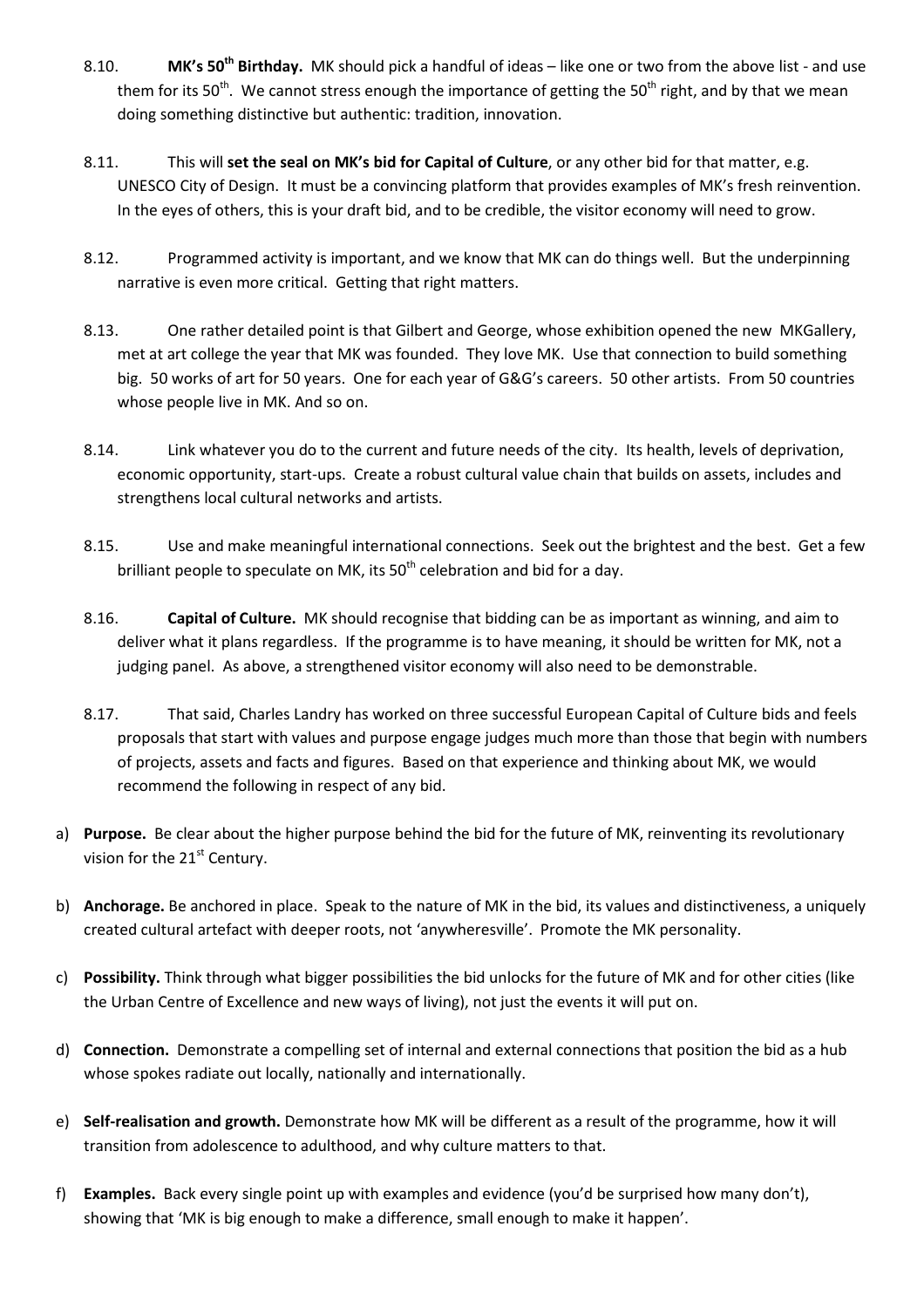- g) London. Don't ignore London, but this is about bringing things and people out of London if anything.
- h) Build new traditions of participation. One assumes every city of substance has a strong cultural programme but that is not enough, it's the minimum. Tap in to the life of communities and engage young people by using what they are curious in, build on the participatory instinct of MK. Create opportunities for joint citizenship and togetherness.

#### 9. Financing the Future

- 9.1. As public funding for culture diminishes, MK needs to find new ways to finance cultural activity. It is not alone in this, but has a history of innovative financing models.
- 9.2. Homes on the Blue Bridge Estate had an annual sum written into their deeds, paid to a community centre, which was exceptionally well used as a result. The Parks Trust funding model was originally meant to be applied to cultural organisations as well, endowing them with property and land. This didn't happen but could become a future principle of expansion, strengthening cultural infrastructure as the city grows in a new organisation, or widening the role of existing ones, even the Parks Trust.
- 9.3. Development brings opportunities for financing projects from gain and value capture. There will be many calls on such value, and cultural infrastructure needs a seat at that table. The principles of the MK Tariff might be extended to cultural activity, and MK is already looking at shifting from a % for art to a % for culture. A Business Improvement District Scheme linked to culture and tourism should be considered, or a voluntary levy for hotel rooms, linked to very specific events, which will help get business buy-in.
- 9.4. Here in the UK, when councils spend on culture it creates jobs and growth, but the returns go to Whitehall not City Hall. This is not the same in other countries. Whilst that 'fiscal fracture' may take time to fix, MK could make itself a pilot for innovative financing for culture and possibly attract some national support in doing so. Models worth considering are the US Cultural and Social Bonds, which are 'triple tax free' (the State of New York raised £1.8 billion through a culture bond), and voluntary levies in return for specific benefits which exist in some countries. Like an Enterprise Zone but for culture.
- 9.5. Creating more aligned local financing between the different cultural agencies can bring savings and benefits (Bristol's MOU with funding agencies), and using culture to deliver across other areas of the public sector can unlock significant resources (health, education, social care) whilst addressing cultural weaknesses in MK.
- 9.6. Sponsorship and philanthropic giving are also areas where MK might be able to achieve more. But any of the above depends on having the right ideas in place first. A boldness of ambition, creativity of approach and capacity to deliver. If those things are convincingly in evidence then finance will follow.

#### 10. Conclusions and next steps This repeats quite a lot from the above – reduce the text by 30%

- 10.1. Internal perception of MK is generally good, externally it can be poor. Although there is no clear evidence it has yet held the city back, MK needs to understand in greater detail the impact of its external perception upon future investor and skilled knowledge worker locational decisions as it grows – that is, upon your economy.
- 10.2. It would be a waste however throw money at big promotional campaigns, branding exercises or 'parachuted' programmes that appear defensive or inauthentic, which would be damaging and play to the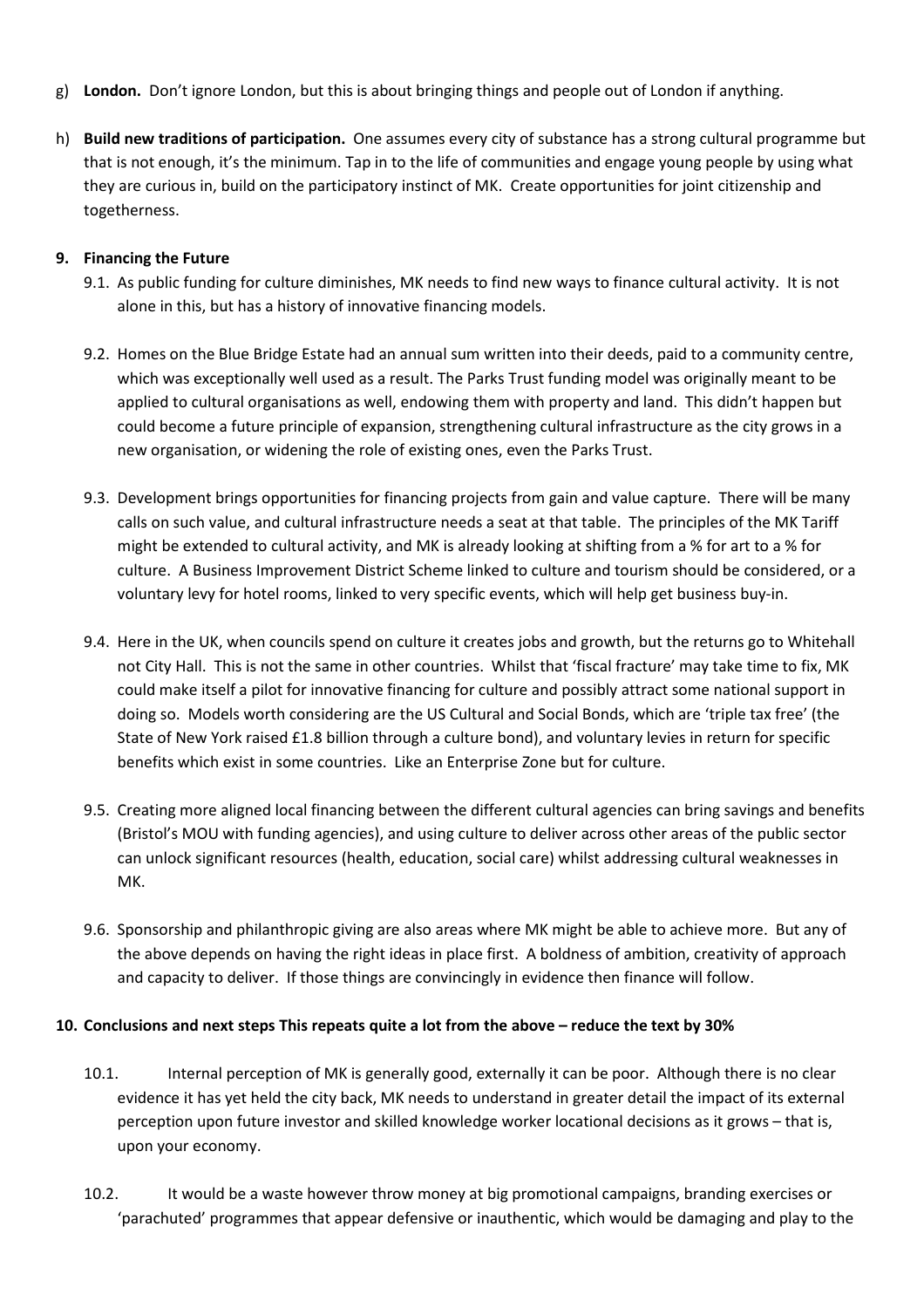critics. Instead shift perception through a small number of bold transformational programmes based on clear "whole city" themes that work across sectors.

- 10.3. MK should choose themes that play to the character of who it is and wants to be, communicating a simple but powerful story that re-expresses the innovative founding principles of MK for a new age.
- 10.4. That means understanding the broader cultural strengths and weaknesses of MK in more detail, which is beyond the scope of this study. MK might consider a broader and deeper cultural audit, which might be of interest e.g. to urban anthropologists and could attract funding. It could be an interesting component of a Capital of Culture bid.
- 10.5. Think in terms of Centres of Excellence as well as / linked to the new University based on the traditions and strengths of MK. Student numbers are important, but whole-city reputations can be fundamentally shifted on the international stage by relatively small Centres built on local strengths.
- 10.6. A clear emphasis should be placed on the 50<sup>th</sup> Birthday celebrations, within which your strongest ideas should be explored for further development. This is your chance to demonstrate to the world what MK can do. Get your whole cultural sector behind a few powerful themes unique to MK. The status quo however is not enough.
- 10.7. Although we provide some suggestions for activity distinct to MK, your choices should be based on your values and sense of higher purpose for MK first, exciting programmes second. The above suggestions do however contain some potentially low cost high impact options which can be quickly scoped up.
- 10.8. MK has weaknesses in its evolving culture for example in levels of deprivation and well-being. Each cultural programme should seek to create value chains that connect across a variety of multiple issues, for example across health, deprivation, employment, training and business start-up. There are some big possibilities around health, well-being and intercultural activity for MK, which also unlock funding.
- 10.9. Design quality is critical to the expansion of the city. This was clearly a founding principle of MK, for example in the Redways, Shopping Centre, its Boulevards and Port Cache, and should be re-established.
- 10.10. MK would benefit from 'internationalising' itself more, making the most of existing connections. Its image abroad can be better than it is in the UK, which should be leveraged to bring ideas, people, links and activity that is internationally significant into MK.
- 10.11. Through its cultural programmes MK could extend its tradition of participation in a different way. MK could seek to harness the energies of a much broader constituency of supporters locally, nationally and internationally, (including through digital media) to create shared ownership and leadership for its future.
- 10.12. There is already a tradition of innovation around financing mechanisms for MK, but which did not quite spread to culture. At a moment when government and its funding agencies are looking for new solutions – and as MK expands – there is an opportunity for MK to place itself front and centre of that debate, leveraging value for culture which will in any case be vital to the future of the city.

#### Annex : Strengths and weaknesses resulting from the MK City Personality Test

#### **Strengths**

MK is curious, interested in new ideas and understands the relationship between the different parts of its whole. It is an energetic and enthusiastic place to live, which generally communicates well. MK understands work-life balance